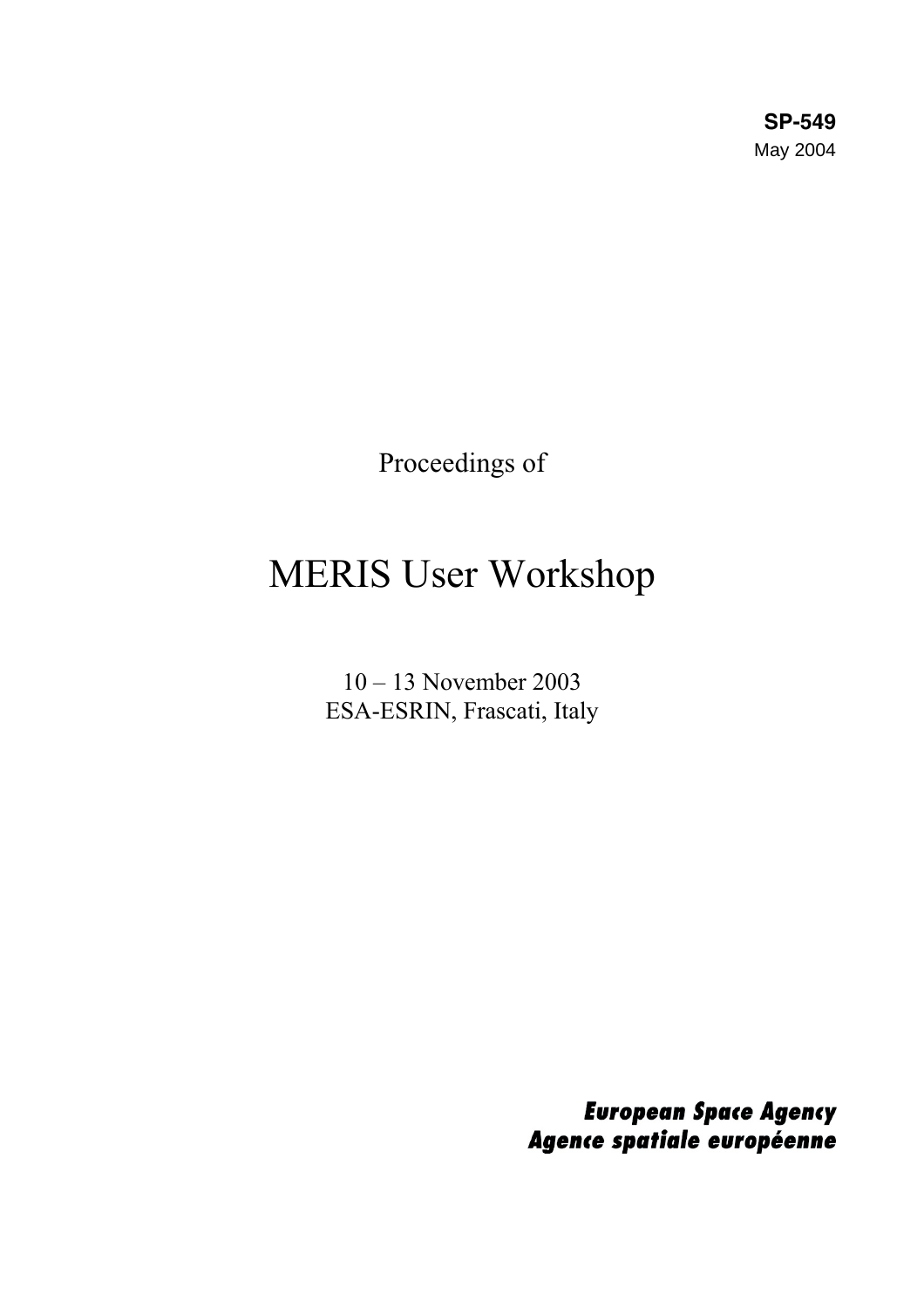### **Scientific Committee**

| J. Aiken       | Plymouth Marine Laboratory, United Kingdom             |
|----------------|--------------------------------------------------------|
| F. Baret       | INRA Bioclimatologie, Site agroparc, France            |
| P. Curran      | University of Southampton, United Kingdom              |
| R. Doerffer    | GKSS Institute for Coastal Research, Germany           |
| J. Fischer     | Institut fur Weltraumwissenschaften, Germany           |
| J. Gower       | Institute of Ocean Sciences, Canada                    |
| M. Hallikainen | Helsinki University of Technology, Finland             |
| A. Morel       | LPCM, France                                           |
| J. Moreno      | University of Valencia, Spain                          |
| J.P. Muller    | University College London, United Kingdom              |
| R. Myneni      | Boston University, United States                       |
| L. Pettersson  | Nansen Environmental and Remote Sensing Center, Norway |
| F. Prata       | CSIRO Atmospheric Research, Australia                  |
| J. Privette    | NASA, United States                                    |
| K. Ruddick     | MUMM, Belgium                                          |
| R. Santer      | Universite du Littoral Cote d'Opale, France            |
| M. Verstraete  | Space Applications Institute, Italy                    |
| G. Zibordi     | Space Applications Institute, Italy                    |
|                |                                                        |

## **Local Organising Committee**

P. Regner (ESA/ESRIN), V. Arpaia (SERCO)

| Publication                   | Proceedings of MERIS User Workshop, $10 - 13$ November 2003,<br>ESA/ESRIN, Frascati, Italy, (ESA SP-549, May 2004) |
|-------------------------------|--------------------------------------------------------------------------------------------------------------------|
| Compiled by:                  | H. Lacoste                                                                                                         |
| Published and distributed by: | <b>ESA Publications Division</b><br><b>ESTEC</b><br>Postbus 299<br>2200 AG Noordwijk<br>The Netherlands            |
| Printed in:                   | The Netherlands                                                                                                    |
| Price:                        | $\epsilon$ 40                                                                                                      |
| ISBN No:<br>ISSN No:          | 92-9092-860-3<br>1609-042X                                                                                         |
| Copyright:                    | © 2004 European Space Agency                                                                                       |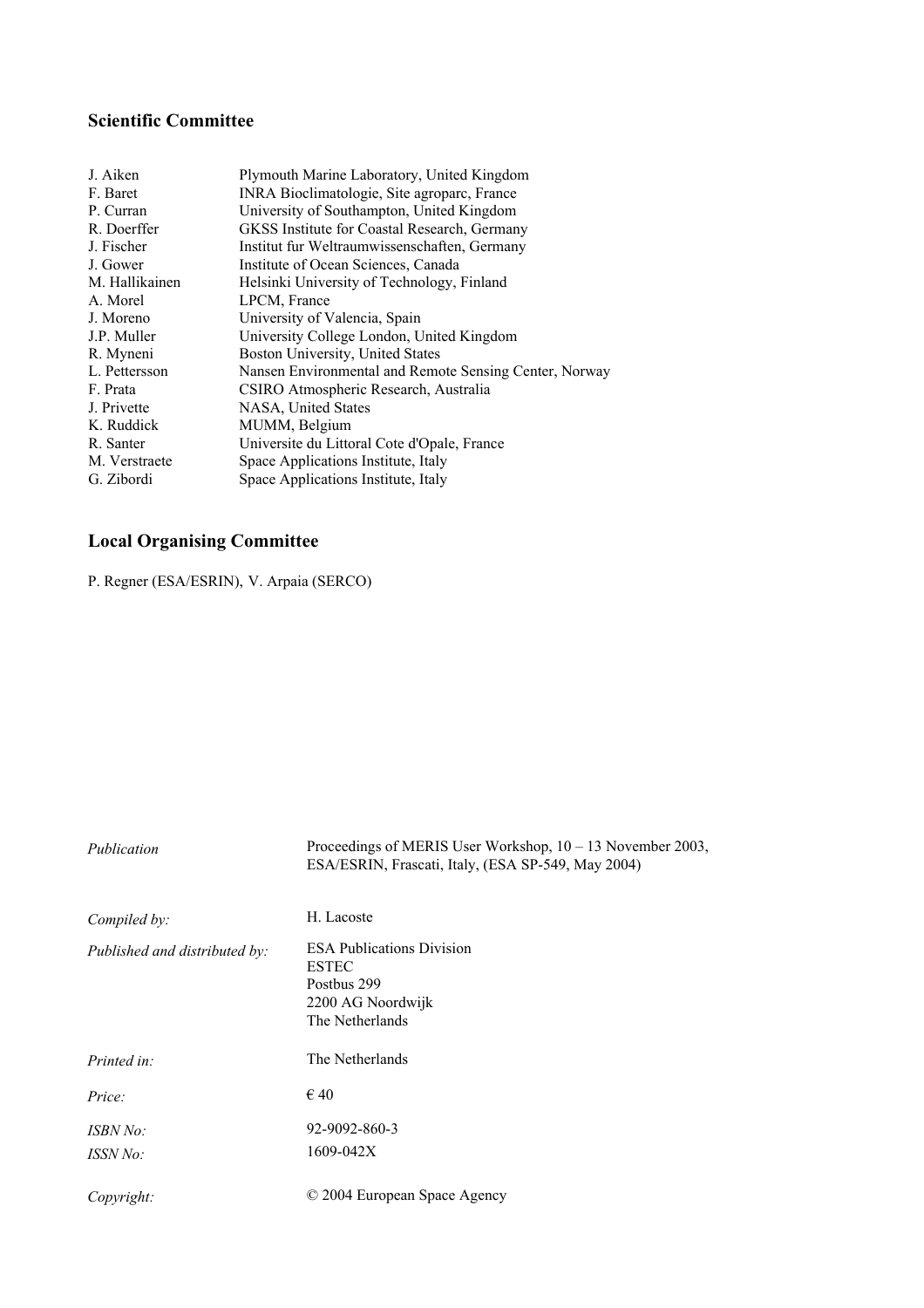#### **Foreword**

The MERIS Users Workshop took place at ESRIN from  $10^{th}$  to  $13^{th}$  November 2003. It was the first user-oriented event of this type organised by ESA (after a number of dedicated MERIS calibration and validation workshops) which brought together ESA Principal Investigators and co-investigators, scientists and students using MERIS data – across the fields of ocean colour, land applications and atmospheric science.

The workshop provided the 180 participants (16 countries were represented) with an opportunity to learn more about the most recent processing algorithms and the quality of the derived products and to gain understanding of the Envisat user services and MERIS data distribution activities and constraints.

In addition, the workshop provided a unique forum for investigators to present their latest results from on-going AO research projects, discuss various aspects of MERIS data analysis and interpretation, and assess the usefulness of available data analysis tools.

The workshop was organised in the form of thematic plenary sessions allowing 20 minutes for presentations and 5 minutes for discussion. A chaired poster session was also organised in which participants could briefly summarize in a 3 minutes presentation the main contents of their poster. 76 presentations (47 orals and 29 posters) were given during the workshop ranging from pure research including calibration and validation, to demonstration of applications and development of services. The workshop included a working session for open source developers on the BEAM (Meris & AATSR) user toolbox.

Each workshop session was followed by a round table in which attendees were able to express their views on MERIS products, user services and data distribution and take part in discussions on specific issues raised during the presentations.

On the last day of the workshop, three parallel thematic working sessions on ocean, land, and atmosphere were organized, to discuss relevant issues of the MERIS data exploitation pertaining to the session topics and to draft recommendations for the development of new algorithms and products in future. These sessions were chaired by members from the Scientific Committee and facilitated by a secretary responsible for ensuring all issues raised were recorded.

The main issues addressed during the discussions were: 1) strong need for the continuity of the MERIS mission, 2) high demand for provision of a range of level 3 products, 3) continuation of the Cal/Val activities throughout the Envisat mission for continuous improvement of the standard ESA MERIS products. As a measure of the success, the User Workshop at ESRIN showed a rapid increase of the use of MERIS data by the scientific community.

The enclosed proceedings contain the results presented at the workshop in the form of full-length papers and the recommendations brought up during the round table and the thematic splinter sessions. The submitted papers confirm the outstanding capabilities of the MERIS measurements for scientific research and applications development in the field of ocean colour, land applications and atmospheric science and summarise how they compare with other optical sensor data. A web site was prepared for the workshop and submitted papers are available on-line at URL: http://envisat.esa.int/workshops/meris03/

I would like to take this opportunity to thank all attendees for their effort in attending, presenting and contributing to the workshop. I should also thank the organising committee, the scientific committee, the session chairmen and secretaries, the ESRIN local administration, the SERCO support team and ESA staff who contributed to the success of this event. I look forward to seeing all of you at the ENVISAT Symposium in Salzburg (A) from  $6<sup>th</sup>$  to  $10<sup>th</sup>$  September 2004.

Dr. Peter Regner (ESA/ESRIN Workshop Local Organiser)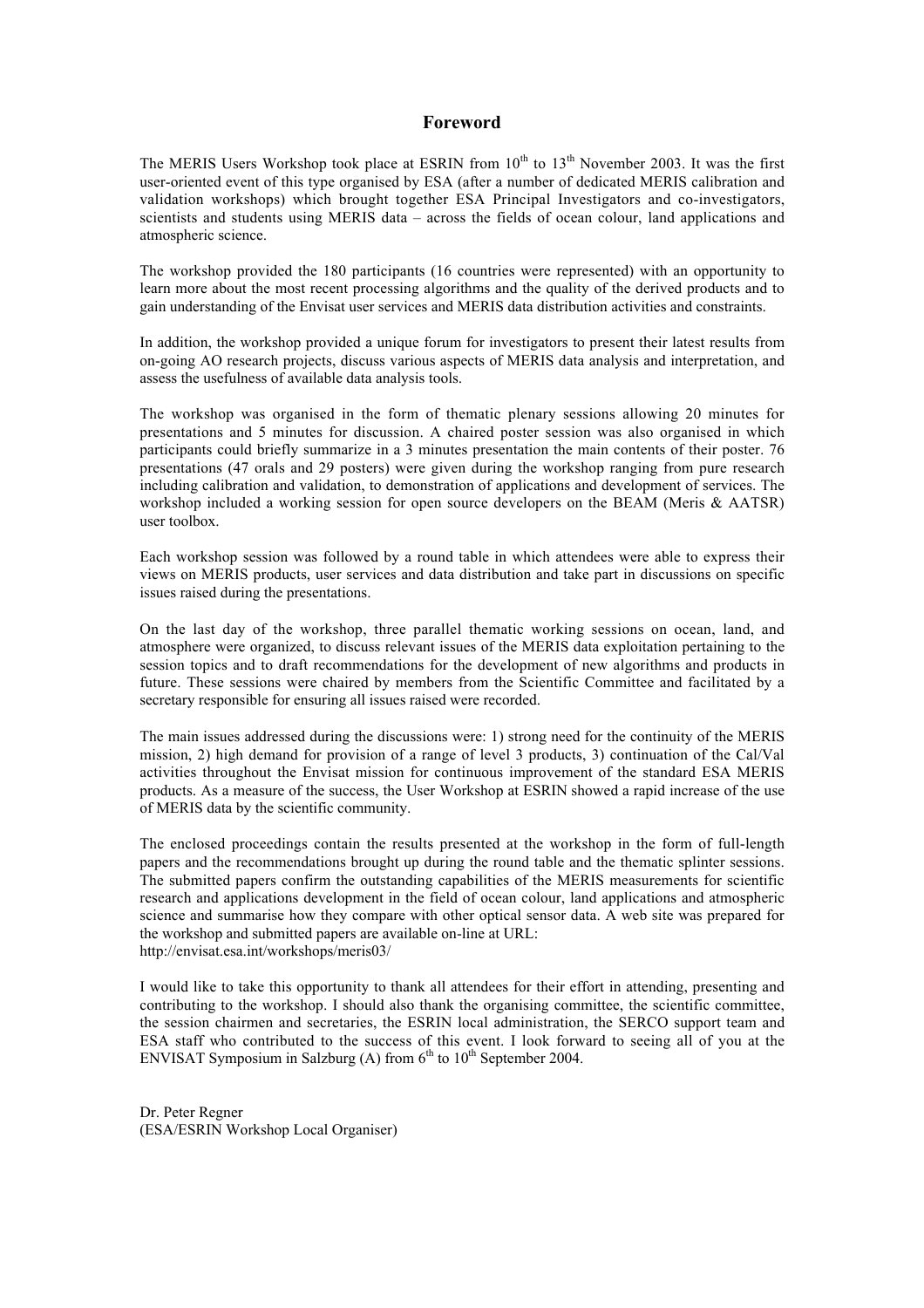## **Contents**

#### **Session 1: Status of Envisat, Data Distribution, Calibration, Processing and Validation**

*Chairs: P. Lecomte & P. Goryl*

Scope of Water Products – The Quality and Science Flags *C. Brockmann*

#### **Session 2: Atmospheric Products Validation**

*Chairs: R. Santer & J. Fischer*

Cross-Validation of MERIS and ASAR-InSAR Water Vapor Observations *J. Muñoz Sabater, R.F. Hanssen & D. Moisseev*

Validation of MERIS Near IR Water Vapour Retrievals Using MWR and GPS Measurements *Z. Li, J.-P. Muller, P. Cross, P. Albert, T. Hewison, R. Watson, J. Fisher & R. Bennartz*

Inter-Comparison of MERIS, MODIS and MISR Cloud Top Heights *C. Naud, B. Baum, R. Bennarzt, J. Fischer, R. Frey, P. Menzel, J.-P. Muller, R. Preusker & H. Zhang*

MERIS Cloud Masks: Exploration and Visualisation of MERIS Spectra *D. Cornford & A. Lyaskovskiy*

#### **Session 3: MERIS Water Products Validation**

*Chairs: A. Morel & J.-P. Huot* 

An Evaluation of the Accuracy of MERIS Radiometric and Geophysical Products for a Northern Adriatic Sea Coastal Site *G. Zibordi, F. Mélin, J.-F. Berthon, D. van der Linde & B. Bulgarelli*

Validation of MERIS Ocean Color Algorithms in the Mediterranean Sea *S. Marullo, F. D'Ortenzio, M. Ribera D'Alcalà, M. Ragni, R. Santoleri, V. Vellucci & C. Luttazzi*

Calibration of a Regional Algorithm for the Belgian Coastal Waters *B. Nechad, V. De Cauwer, Y. Park & K. Ruddick* Suspended Particulate Matter (SPM) Mapping from MERIS Imagery

MERIS Validation Activities at Lake Constance in 2003 *P. Gege & S. Plattner*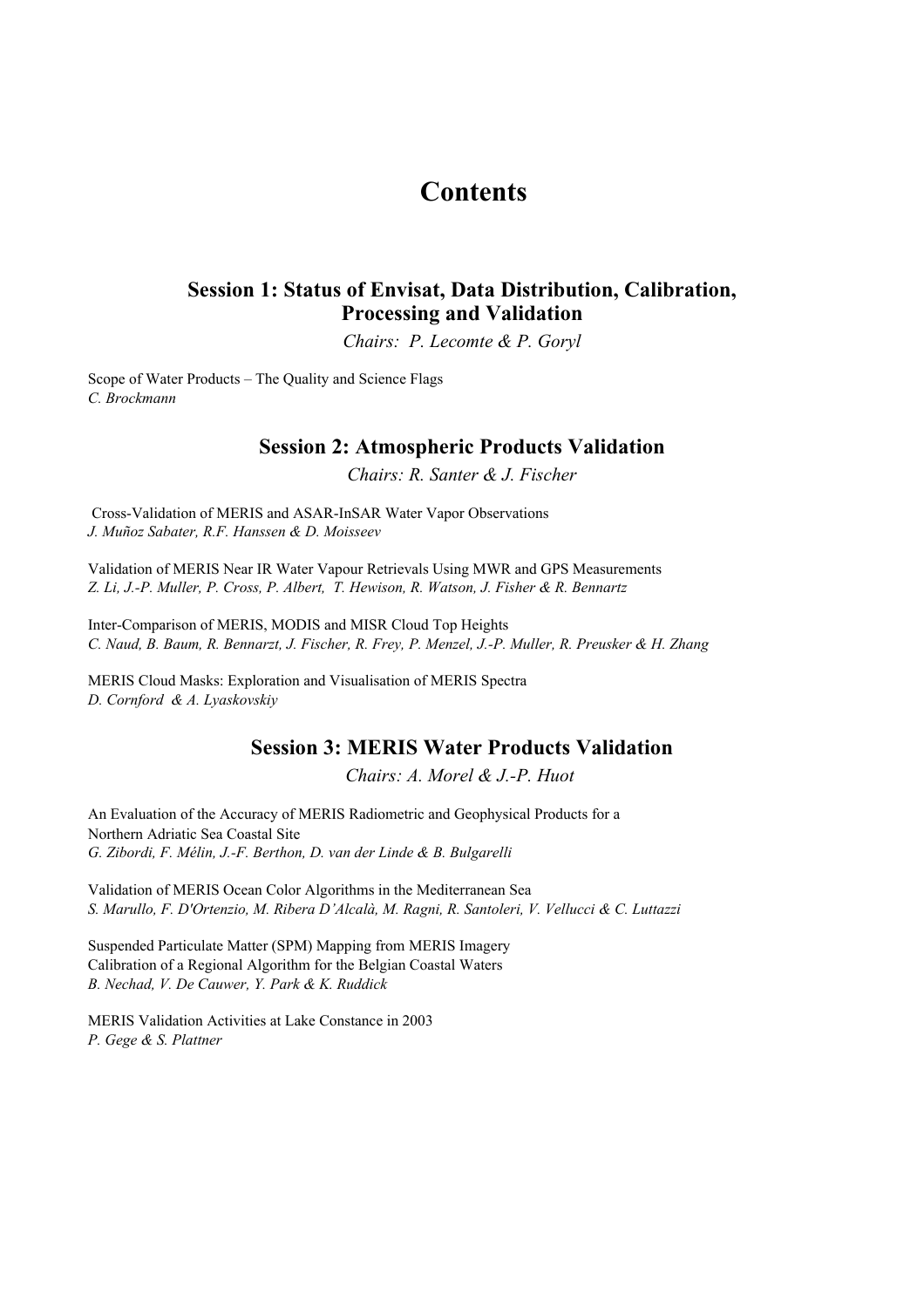#### **Session 4: MERIS Land Products Validation**

*Chairs: J. Moreno & M. Rast*

MERIS Land Products Validation *D. Ramon, R. Santer, E. Dilligeard, D. Jolivet & J. Vidot*

MERIS Global Vegetation Index: Evaluation and Performance *N. Gobron, F. Mélin, B. Pinty, M. Taberner & M.M. Verstraete*

#### **Session 5: Coastal and Inland Waters**

*Chairs: R. Doerffer & K. Ruddick*

Algae Bloom Detection in the Baltic Sea with MERIS Data *H. Krawczyk, K. Ebert & A. Neumann*

CHL Maps of the Dutch Coastal Zone: A Case Study within the REVAMP Project *S.W.M. Peters, H. van der Woerd & B. Pasterkamp*

 Validation of Chlorophyll Fluorescence Derived from MERIS on the West Coast of Canada  *J. Gower & S. King*

Operational Coastal Water Quality Monitoring: Are Space Borne Products an Alternative to In-Situ Measurements - Where are we Now? *C. Brockmann, S. Dury, G. Hesselmanns, H. Hakvoort, R. Duin, M. Slater, R. Jordans & K. Stelzer*

Mapping of Photosynthetic Pigments in Spanish Reservoirs *R. Peña-Martinez, J.-A. Domínguez-Gómez, C. de Hoyos & A. Ruiz-Verdú*

Water Quality Monitoring of Lake Garda Using Multi-Temporal MERIS Data  *N. Strömbeck, G. Candiani, C. Giardino & E. Zilioli*

Aerosol Retrieval and Atmospheric Correction for MERIS Data over Lakes *D. Floricioiu & H. Rott*

#### **Session 6: Land Cover Monitoring**

*Chairs: F. Baret & M. Verstraete*

Monitoring Landcover Changes of the Niger Inland Delta (Mali) by Means of Envisat MERIS Data *R. Seiler & E. Csaplovics*

Deriving Landcover Information over Siberia Using MERIS and MODIS Data *L. Skinner & A. Luckman*

Use of MERIS Data for Land Cover Mapping in the Netherlands *J.G.P.W. Clevers, H.M. Bartholomeus, C.A. Mücher & A.J.W. de Wit*

Monitoring Snow Cover in Alpine Regions through the Integration of MERIS and AATSR Envisat Satellite Observations *M.L. Tampellini, P.A. Brivio, P. Carrara, D. Fantoni, S. Gnocchi, G. Ober, M. Pepe, A. Rampini, R. Ratti, F. Rota Nodari & T. Strozzi*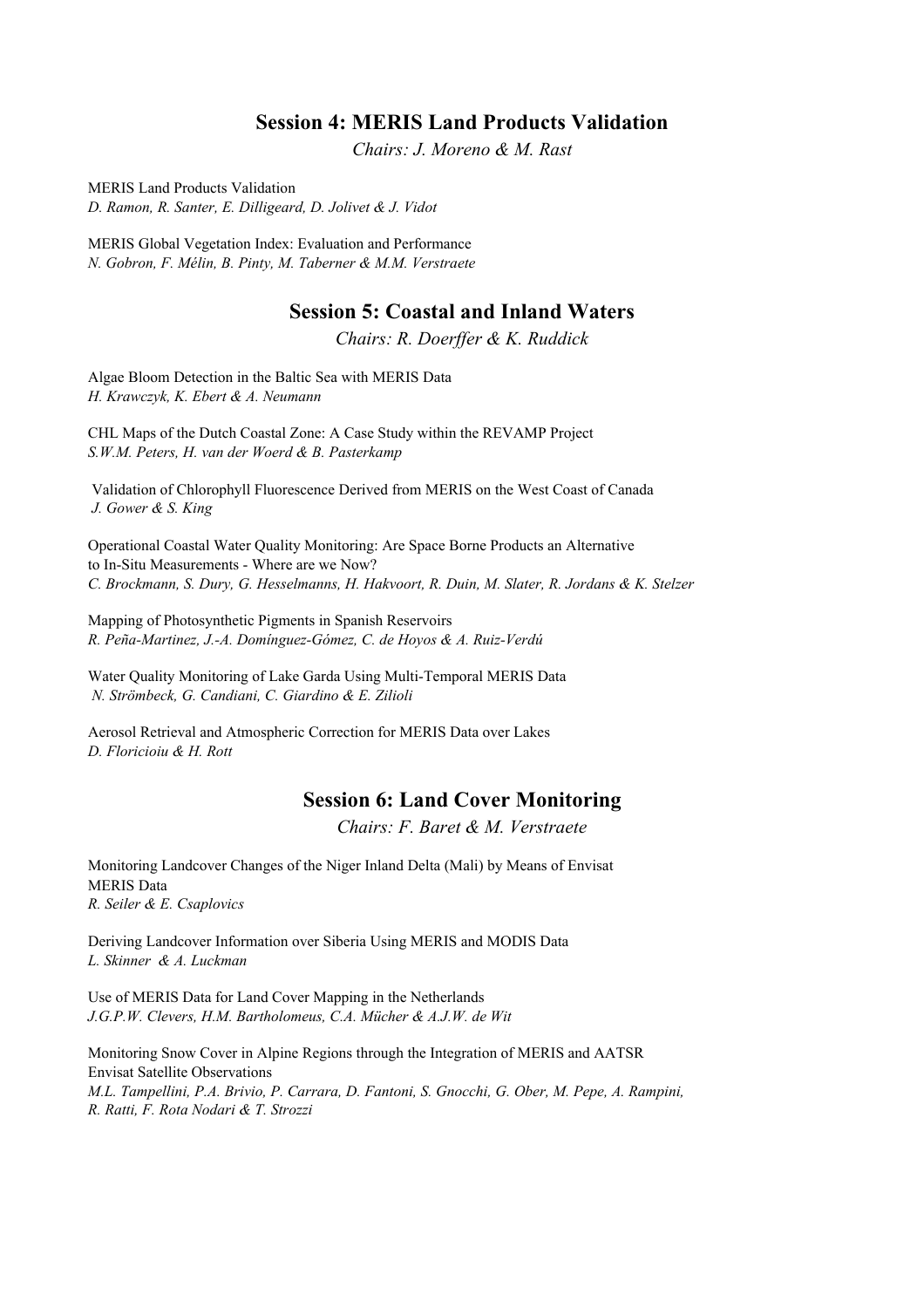#### **Session 7: Vegetation Monitoring**

*Chairs: J. Privette & J. Curran*

 MTCI: The MERIS Terrestrial Chlorophyll Index *J. Dash & P.J. Curran*

#### **Session 8: New Methods**

*Chairs: P. Curran & J. Gower*

A Method for Atmospheric Correction Based on Spectral and Spatial Variability *D. Béal, F. Baret & X.F. Gu*

Atmospheric Correction of MERIS Imagery above Case-2 Waters *T. Schroeder & J. Fischer*

A Technique for Aerosol Retrieval over Land from MERIS Data *L. Guanter, J.M. Martí,L. Alonso & J.F. Moreno*

Use of the 709 NM Band of MERIS to Detect Intense Plankton Blooms and Other Conditions in Coastal Waters *J. Gower, S. King, W. Yan, G. Borstad & L. Brown*

#### **Poster and Demo Session**

*Chairs: M. Rast & G. Zibordi*

Integrated Watershed Modeling *P. Bagulho Galvão, R. Neves, A. Silva, P. Chambel Leitão & F. Braunchweig*

Deriving Albedo from Coupled MERIS and MODIS Surface Products *F. Gao, C. Schaaf, Y. Jin, W. Lucht, & A. Strahler*

Aerosol Retrieval from MERIS and Ground-Based Radiometers in the German Bight, Turbid Coastal Waters *I. Behnert, R. Doerffer, G. Becu, P.-Y. Deschamps & N. Fomferra*

HiProGen – A System to Generate High Level Products *T. Lankester, C. Loial, S. Hubbard, K. Andersson & G. Pittella*

MERIS Imagery over Belgian Coastal Waters: Mapping of Suspended Particulate Matter and Chlorophyll-A *K. Ruddick, Y. Park & B. Nechad*

Development of an Integrated System for Coastal Waters *P. Pina, F. Martins, P. Chambel Leitão, F. Braunchweig & R. Neves*

Determination of Fine Particulate Matter from MERIS and SeaWiFS Aerosol Data *D. Ramon, R. Santer & J. Vidot*

Implementation of New Technologies to Monitor Phytoplankton Blooms in the South of Chile *C. Rodríguez-Benito, C. Haag & A. Alvial*